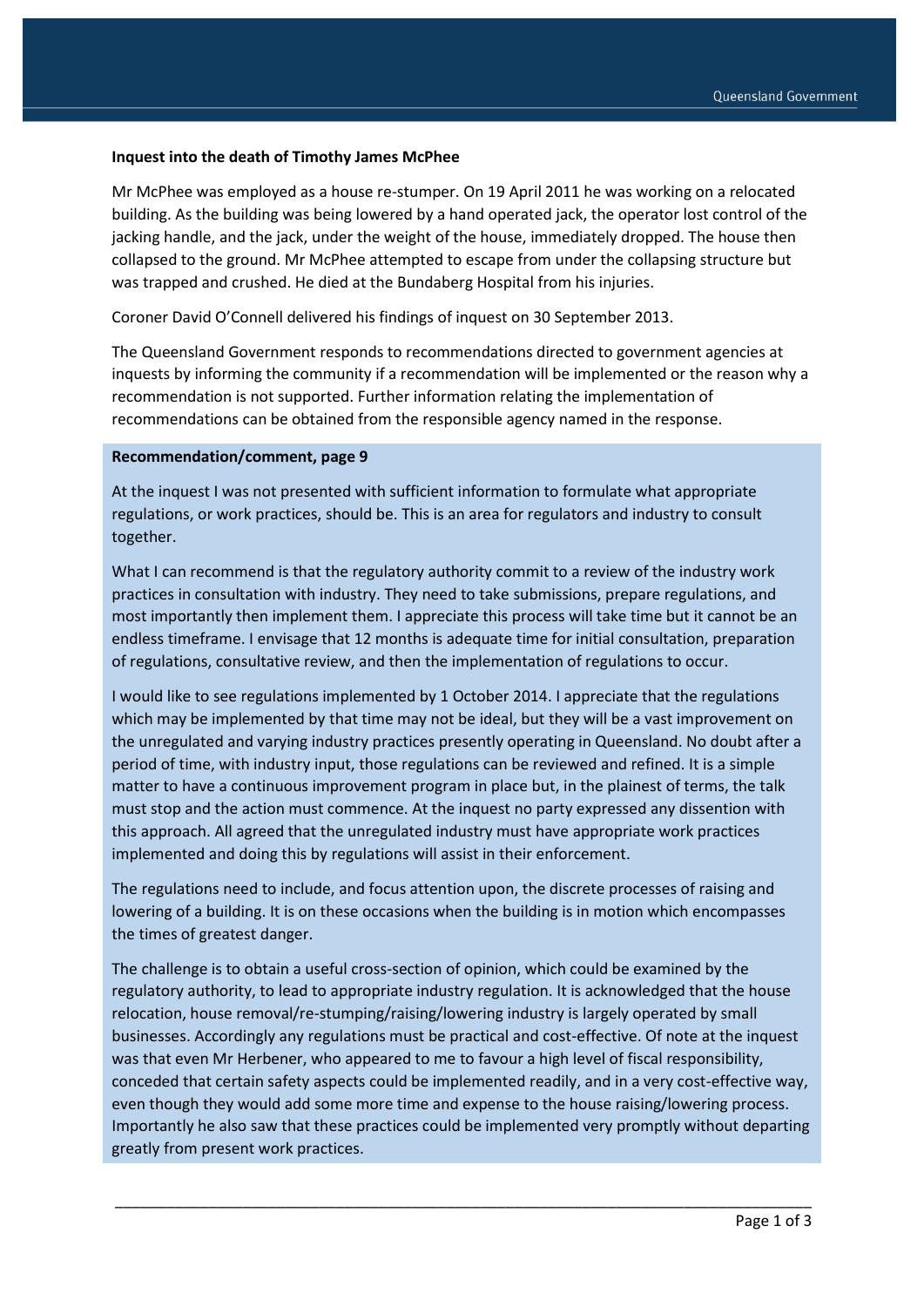Whilst it is a matter for the regulatory authority to review, what was able to be identified at inquest were the following safety steps.

The safety sty concept is relatively affordable. It is not a 'high-tech' alternative. It would necessarily involve costs in obtaining and cutting the 150 x 150 timbers required, and necessary time and labour in assembling/disassembling, and in transport. Against the possibility of loss of life, it seems a reasonable safeguard. Mr Herbener saw benefits with it, and did not consider it an unreasonable cost.

There was no indication that there is anything preventing the possibility that the pig sties, including safety sty, themselves be positioned outside the alignments of the building in question. This will obviously require longer girders. It will still require safety sties under the building to reduce flex or other vertical movement in the girders. Engineering advice would determine appropriate spacing. In such a case, the girder would necessarily protrude past the extremities of the building at every external pig sty.

The Trewhella jack should simply not be used for the lowering of houses. Its design does not permit any level of appropriate safety when it is lowering under load. Where the load permits they may be a suitable jack for raising. Mr Herbener says he does still use the Trewhella jack in circumstances where he wishes to simply raise a corner of a house, such as for replacing a single stump, but it is only that corner of the house which is unsupported, the remainder of the house is supported on all of its other stumps.

Hydraulic jacks, such as bottle jacks, should be used for raising and lowering. Hydraulic jacks have the important feature of being able to control their lowering rate by the controlled release of the hydraulic fluid within the jack. In addition the handle controlling the opening and closing of the release valve is not under any load. Clearly the valve could be a readily implemented 'restrictor valve' so that no matter how 'open' the operator releases the valve the restriction valve controls the lowering rate.

Put at its most simple, it would appear obvious that to reduce the time workers spend under the house, particularly during times when the house is in motion by way of being lowered, or raised, will in and of itself, reduce risk to those workers.

Appropriate training and qualifications of licensed personnel needs to be considered. At present it appears that one need only hold a Building Services Authority licence, presumably based upon a carpentry licence, to become a house removalist.

The process of house removal/restumping/raising/lowering necessarily requires the knowledge of engineering principles involving static and dynamic loads. Clearly an appropriate formal education course would teach and train these skills to allow person to hold an appropriate qualification. Any industry review needs to look at how this can be implemented and whether it applies for all persons, or simply new applicants, with existing licensed persons having their licence 'grandfathered' exempting this educational requirement for a limited period (for example three years) to allow those existing licensed persons time to successfully complete the course or exit the industry.

The regulatory authority will need to identify and determine the appropriate issues for review and regulation.

I am confident that with the correct motivation this can be completed within 12 months. At the inquest the Office of Fair and Safe Work Queensland offered to keep me informed as to the progress

\_\_\_\_\_\_\_\_\_\_\_\_\_\_\_\_\_\_\_\_\_\_\_\_\_\_\_\_\_\_\_\_\_\_\_\_\_\_\_\_\_\_\_\_\_\_\_\_\_\_\_\_\_\_\_\_\_\_\_\_\_\_\_\_\_\_\_\_\_\_\_\_\_\_\_\_\_\_\_\_\_\_